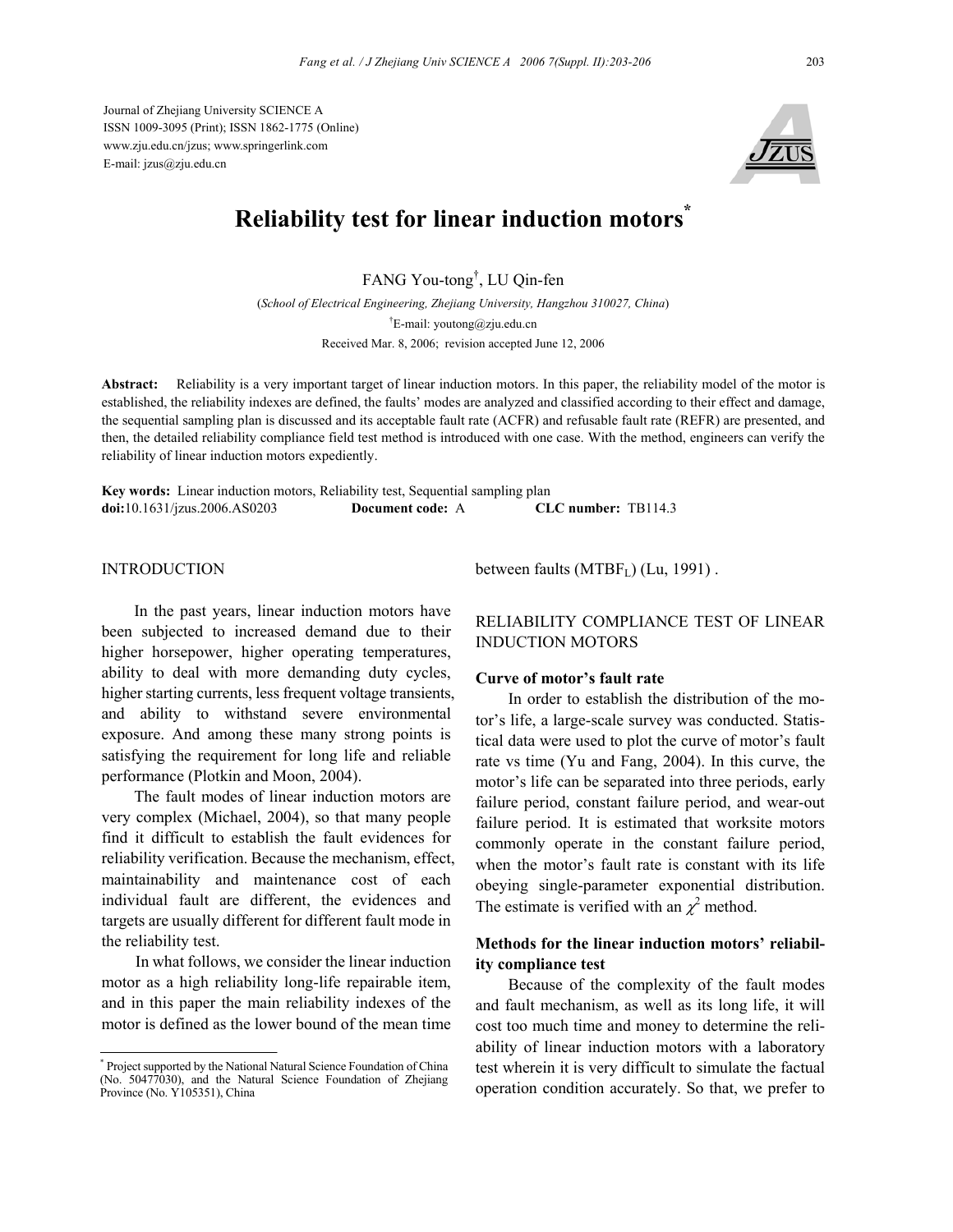use field methods.

To verify the linear induction motors' reliability, there are two common kinds of sampling plans used, sequential sampling plans and fixed-time (fixed-fault) truncated sampling plans. Compared with the latter, the sequential sampling life test plans have some strong points. This kind of plans usually cost shorter cumulative test time, especially when the reliability of motors is very high or very low (The compared curve of the text time between two methods is illustrated in Fig.1) (Lawless, 1982). Next, a sequential sampling plan is introduced.



**Fig.1 Comparison between the two methods**

#### **Derivation of the ACFR and REFR**

To find out whether the motor reliability is qualified with a sequential sampling plan or not, the accumulated operation time between two faults must be observed. If the time is long enough (longer than the ACFR), the motor is in conformity. If the time is very short (shorter than the REFR), the motor is not. If the time is between ACFR and REFR, the test must be continued. By using classical computational methods of probabilistic statistics, we can get the ACFR and REFR as follows:

Let the producer's risk be  $\alpha$ , consumer's risk be  $\beta$ , acceptable MTBF be  $\mu_0$ , refusable MTBF will be  $\mu_1$ . Choosing *n* samples from *N* products randomly, let the operation time be *t*, and the nonconformity rate be *p*, then the probability of the faults number will be

$$
P_r = \frac{e^{-np}(np)^r}{r!}.
$$
 (1)

Assuming that the sample's life obeys single-parameter exponential distribution, and letting the

fault rate be  $\lambda$ , the accumulated operation time be  $T$ , then

$$
P_r = \frac{e^{-n\lambda t} (n\lambda t)^r}{r!} = \frac{e^{-\lambda T} (\lambda T)^r}{r!} = \frac{e^{-T/\mu} (T/\mu)^r}{r!}. \quad (2)
$$
  
When  $\mu = \mu_0$ :  $P_{r0} = \frac{e^{-T/\mu_0} (T/\mu_0)^r}{r!}.$   
When  $\mu = \mu_1$ :  $P_{r1} = \frac{e^{-T/\mu_1} (T/\mu_1)^r}{r!}.$   
Then  
 $P_{r1} P_{r2} = e^{-(\mu_1^{-1} - \mu_0^{-1})T} (\mu_1/\mu_1)^r$  (3)

$$
P_{r1}/P_{r0} = e^{-(\mu_1^{-1} - \mu_0^{-1})T} (\mu_0/\mu_1)^r.
$$
 (3)

Let  $A=(1-\beta)/\alpha$ ,  $B=\beta/(1-\alpha)$ , then, if  $P_{r1}/P_{r0}\geq A$ , it will be refused; if  $P_{r1}/P_{r0} \leq B$ , it will be accept; and if  $A > P_{r1}/P_{r0} > B$ , the test will be continued. Thus, the condition of continuing test is

$$
B < (\mu_0 / \mu_1)^r e^{-(\mu_1^{-1} - \mu_0^{-1})T} < A,
$$
 (4)

$$
\ln B < r \ln(\mu_0/\mu_1) - (\mu_1^{-1} - \mu_0^{-1})T < \ln A,
$$
\n
$$
\frac{-\ln A + r \ln(\mu_0/\mu_1)}{\mu_1^{-1} - \mu_0^{-1}} < T < \frac{-\ln B + r \ln(\mu_0/\mu_1)}{\mu_1^{-1} - \mu_0^{-1}}.\tag{5}
$$

Let

$$
h_0 = \frac{-\ln B}{\mu_1^{-1} - \mu_0^{-1}}, \ h_1 = \frac{-\ln A}{\mu_1^{-1} - \mu_0^{-1}}, \ s = \frac{\ln(\mu_0/\mu_1)}{\mu_1^{-1} - \mu_0^{-1}},
$$
  
then

th

$$
-h_1 + \frac{s}{r} < T < h_0 + \frac{s}{r}.\tag{6}
$$

It means that, up to the number *r* fault happening, if  $T \ge h_0 + sr$ , the products will be accepted, and if *T*≤−*h*<sub>1</sub>+*sr*, the products will be refused.

To avoid too long test time, we define a fixed-fault number  $r_0$ , stipulate that if the time up to number  $r_0$  fault happen is shorter than  $h_0 + s r_0$ , the test will be stop and the products will be refused.

#### **Test plan of linear induction motors**

For linear induction motors, their reliability compliance test can be sorted into two classes: the finalized test and maintain test. The former is used to define the product's reliability level and the latter is used to confirm the product's reliability level be not lower than before. Usually we choose lower  $\alpha$  and  $\beta$  $(\alpha = \beta = 0.1)$  in the former and higher  $\alpha$  and  $\beta$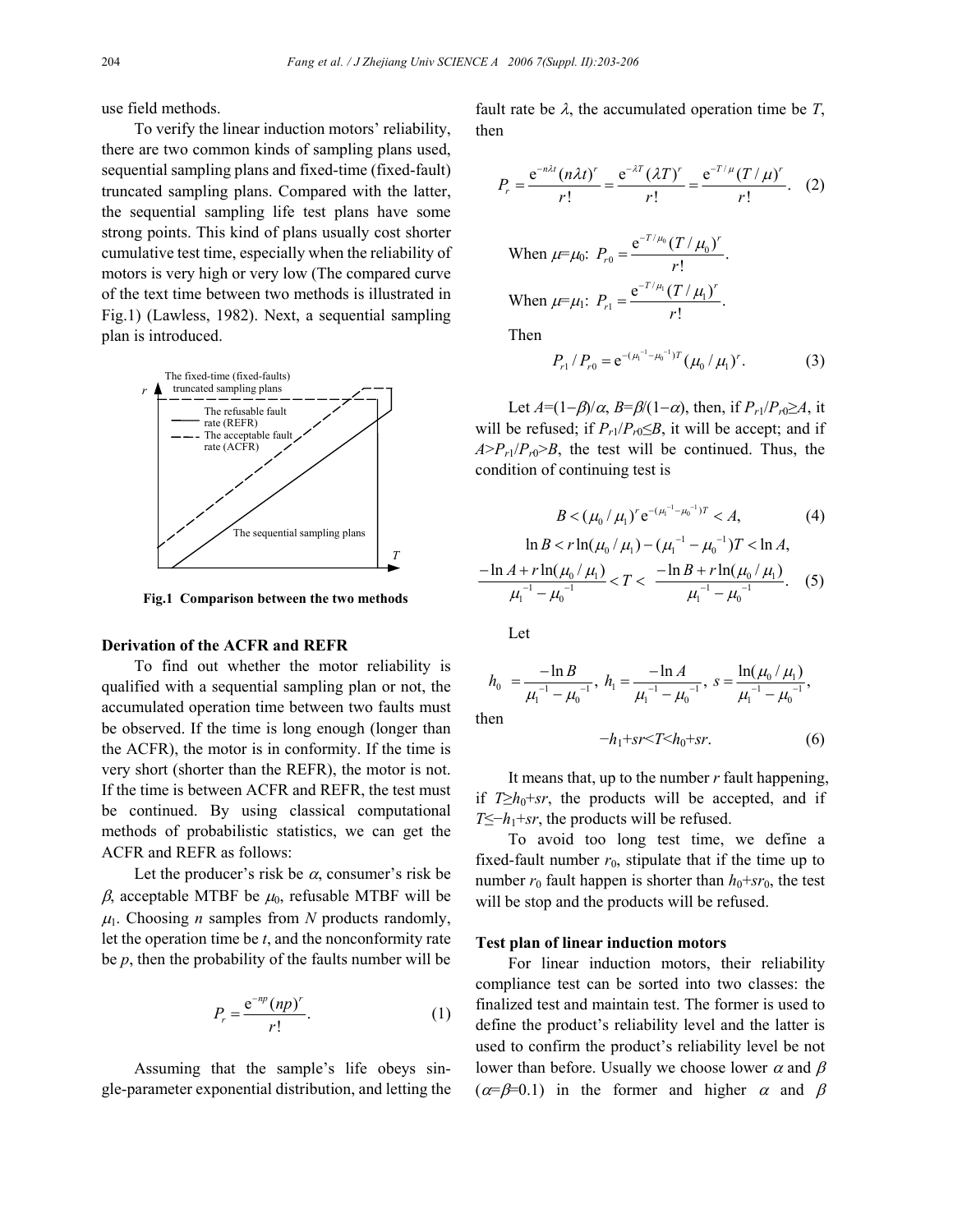$(\alpha = \beta = 0.3 \sim 0.4)$  in the latter to balance the precision and expense.

In this paper, the faults of linear induction motor were classified into the following three classes (Fang *et al*., 1999):

(1) Class A: The critical faults caused by the inherent weakness failures of the electric insulation system or the main structural parts (except the easily replaced parts). We usually consider the kind of faults as the failure criterion of motors.

(2) Class B: The major faults causing a minor failure or causing less damage to the operation of the motors and can be repaired by replacing some parts. For repairing these faults, less time and less cost are required.

(3) Class C: The other faults, such as misuse faults and secondary faults will not be taken into account.

Next, the class A and class B faults will be examined. Apparently, we must set different reliability indexes for both of them according to their different criticality. For linear induction motor, we usually choose the index  $MTBF_{\text{class}A} = 2MTBF_{\text{class}B}$ .

We define the  $D_m=\mu_0/\mu_1$  as discrimination ratio. For small induction motor, we usually choose  $D_m$ =  $1.5 - 5.$ 

For example: The design  $MTBF_{\text{classA}}$  of one series of linear induction motor is 10 years, and it operates 11 month every year. So that

*MTBF*<sub>classA</sub>=10×11×30×24=79200≈80000 h,  $MTBF_{\text{classB}} = 0.5 \times MTBF_{\text{classA}} = 40000 \text{ h}.$ 

If the test is a finalized test for  $MTBF_{\text{classB}}$ ,  $\mu$ = *MTBF*<sub>classB</sub>,  $\mu_1$ =40000 h, and let  $D_m$ =2,  $\alpha$ =β=0.1. According to Eqs.(1) $\sim$ (6), we can get

$$
A=0.1/(1-0.1)=0.1111,
$$
  
\n
$$
h_0 = \frac{-\ln(0.1111)}{\mu_1^{-1} - (2\mu_1)^{-1}} = 4.395\mu_1 = 175786,
$$
  
\n
$$
h_1 = \frac{-\ln(0.1111)}{\mu_1^{-1} - (2\mu_1)^{-1}} = 4.395\mu_1 = 175786,
$$
  
\n
$$
s = \frac{\ln(2\mu_1/\mu_1)}{\mu_1^{-1} - (2\mu_1)^{-1}} = 1.386\mu_1 = 55452 \text{ h}.
$$

Thus, the accept line will be

$$
T=(175786+55452r)
$$
 h,

and the refuse line will be

*T*=(−175786+55452*r*) h.

Up to now, we have got full sequential sampling plans for the reliability compliance test of small induction motors as shown in Fig.2 and Table 1.



**Fig.2 The sampling plan of the finalize test for the** *MTBF***classB of linear induction motors**

**Table 1 Data table of the sampling plan** 

| Number of faults | Accumulated test time (h) |               |
|------------------|---------------------------|---------------|
|                  | *.<br>Refuse $\leq$       | $Accept \geq$ |
| $\overline{0}$   |                           | 176000        |
| 1                |                           | 231200        |
| 2                |                           | 287200        |
| 3                | 28000                     | 342400        |
| $\overline{4}$   | 83200                     | 397600        |
| 5                | 139200                    | 453600        |
| 6                | 194400                    | 508800        |
| 7                | 249600                    | 564000        |
| 8                | 305600                    | 620000        |
| 9                | 360800                    | 675200        |
| 10               | 416000                    | 730400        |
| 11               | 472000                    | 786400        |
| 12               | 527200                    | 824000        |
| 13               | 582400                    | 824000        |
| 14               | 637600                    | 824000        |
| 15               | 693600                    | 824000        |

\* Refuse if the number of faults>15

#### **CONCLUSION**

How to determine the reliability of linear induction motor is a very complex problem. In this paper, the detailed test method and sampling plan are in